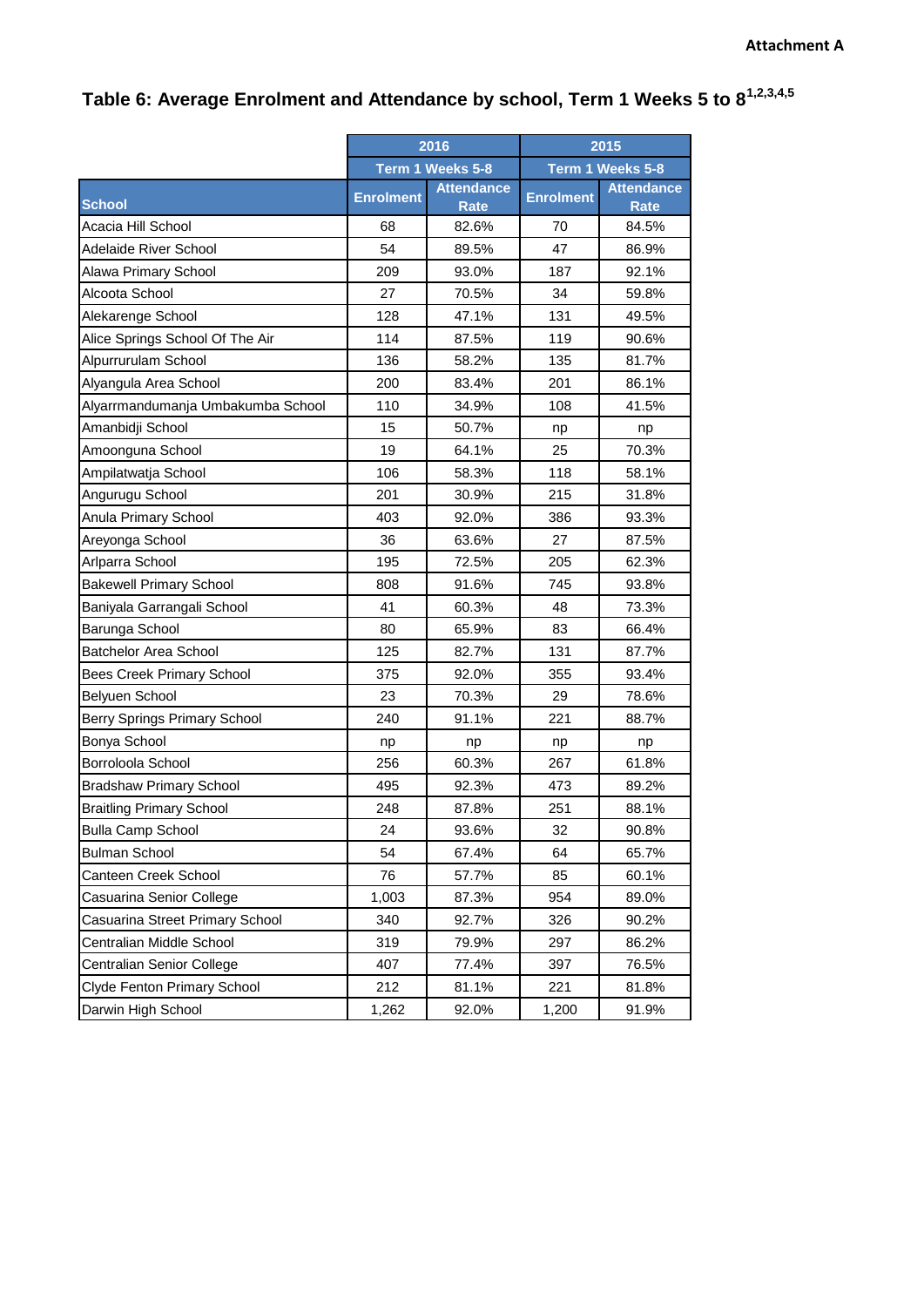|                                | 2016             |                                  | 2015             |                                  |
|--------------------------------|------------------|----------------------------------|------------------|----------------------------------|
|                                | Term 1 Weeks 5-8 |                                  | Term 1 Weeks 5-8 |                                  |
| <b>School</b>                  | <b>Enrolment</b> | <b>Attendance</b><br><b>Rate</b> | <b>Enrolment</b> | <b>Attendance</b><br><b>Rate</b> |
| Darwin Middle School           | 741              | 91.7%                            | 614              | 92.0%                            |
| Docker River School            |                  |                                  | 41               | 45.5%                            |
| Douglas Daly School            | 12               | 86.9%                            | np               | np                               |
| Dripstone Middle School        | 535              | 89.5%                            | 570              | 91.8%                            |
| <b>Driver Primary School</b>   | 480              | 90.9%                            | 467              | 90.7%                            |
| Dundee Beach School            | 30               | 84.2%                            | 35               | 87.8%                            |
| <b>Durack Primary School</b>   | 455              | 93.8%                            | 389              | 92.0%                            |
| <b>Elliott School</b>          | 96               | 75.7%                            | 92               | 80.9%                            |
| Epenarra School                | 56               | 58.5%                            | 66               | 54.5%                            |
| <b>Finke School</b>            | 31               | 78.9%                            | 38               | 69.2%                            |
| Gapuwiyak School               | 235              | 46.3%                            | 315              | 40.4%                            |
| <b>Gillen Primary School</b>   | 271              | 83.9%                            | 269              | 88.4%                            |
| Girraween Primary School       | 473              | 92.8%                            | 460              | 93.1%                            |
| <b>Gray Primary School</b>     | 357              | 87.4%                            | 338              | 90.5%                            |
| Gunbalanya School              | 258              | 57.3%                            | 323              | 59.8%                            |
| <b>Haasts Bluff School</b>     | 24               | 61.5%                            | 35               | 64.8%                            |
| Harts Range School             | 70               | 56.7%                            | 66               | 61.2%                            |
| Henbury School                 | 106              | 84.1%                            | 101              | 85.0%                            |
| Howard Springs Primary School  | 272              | 91.3%                            | 241              | 88.1%                            |
| Humpty Doo Primary School      | 411              | 88.9%                            | 394              | 87.7%                            |
| Imanpa School                  | 15               | 63.6%                            | 23               | 73.1%                            |
| Jabiru Area School             | 250              | 79.6%                            | 259              | 83.8%                            |
| Jilkminggan School             | 89               | 58.9%                            | 94               | 68.4%                            |
| Jingili Primary School         | 335              | 90.8%                            | 330              | 92.7%                            |
| Kalkaringi School              | 152              | 53.9%                            | 155              | 70.3%                            |
| Karama Primary School          | 214              | 88.9%                            | 226              | 89.1%                            |
| Katherine High School          | 614              | 76.7%                            | 627              | 80.9%                            |
| Katherine School Of The Air    | 161              |                                  | 202              | 86.1%                            |
| Katherine South Primary School | 391              | 89.9%                            | 388              | 87.9%                            |
| Kiana School                   | 12               | 85.7%                            | 15               | 50.2%                            |
| Kintore Street School          | 34               | 86.0%                            | 27               | 85.0%                            |
| Lajamanu School                | 215              | 46.6%                            | 226              | 59.1%                            |
| Laramba School                 | 75               | 84.5%                            | 68               | 76.6%                            |
| Larapinta Primary School       | 305              | 92.3%                            | 287              | 92.2%                            |
| Larrakeyah Primary School      | 418              | 94.1%                            | 367              | 93.6%                            |
| Leanyer Primary School         | 609              | 92.9%                            | 540              | 95.1%                            |
| Ludmilla Primary School        | 114              | 84.7%                            | 114              | 90.0%                            |
| MacFarlane Primary School      | 233              | 77.9%                            | 210              | 84.9%                            |
| Malak Primary School           | 257              | 88.1%                            | 253              | 88.9%                            |
| Mamaruni School                | 50               | 56.9%                            | 48               | 47.2%                            |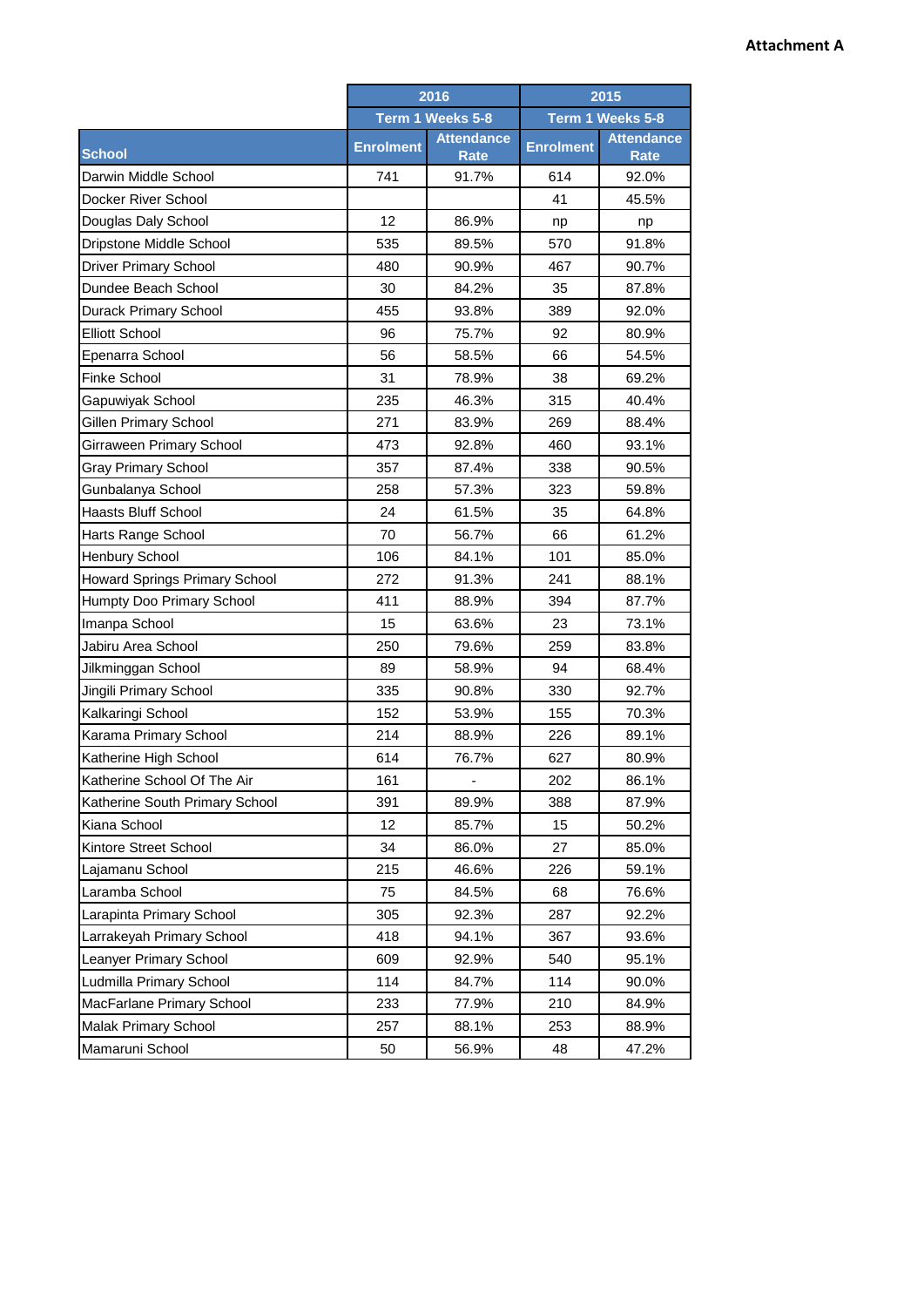|                                             | 2016             |                                  | 2015             |                                  |
|---------------------------------------------|------------------|----------------------------------|------------------|----------------------------------|
|                                             |                  | Term 1 Weeks 5-8                 |                  | Term 1 Weeks 5-8                 |
| <b>School</b>                               | <b>Enrolment</b> | <b>Attendance</b><br><b>Rate</b> | <b>Enrolment</b> | <b>Attendance</b><br><b>Rate</b> |
| Maningrida College                          | 690              | 57.9%                            | 698              | 59.0%                            |
| Manunda Terrace Primary School              | 179              | 88.8%                            | 200              | 86.8%                            |
| Manyallaluk School                          | 27               | 67.4%                            | 23               | 73.6%                            |
| Mataranka School                            | 39               | 89.8%                            | 40               | 93.0%                            |
| Mbunghara School                            | np               | np                               | np               | np                               |
| Middle Point School                         | 33               | 91.1%                            | 21               | 88.9%                            |
| Milikapiti School                           | 72               | 75.4%                            | 76               | 82.1%                            |
| Milingimbi School                           | 421              | 49.0%                            | 353              | 44.1%                            |
| Millner Primary School                      | 187              | 89.5%                            | 177              | 85.8%                            |
| Milyakburra School                          | 35               | 54.2%                            | 43               | 60.5%                            |
| Minyerri School                             | 164              | 87.1%                            | 164              | 82.7%                            |
| Moil Primary School                         | 231              | 91.1%                            | 251              | 89.9%                            |
| Moulden Primary School                      | 374              | 86.1%                            | 362              | 86.5%                            |
| Mount Allan School                          | 61               | 55.9%                            | 79               | 61.9%                            |
| Mulga Bore School                           | 17               | 64.3%                            | 33               | 59.3%                            |
| Murray Downs School                         | 19               | 55.8%                            | 24               | 67.0%                            |
| Mutitjulu School                            | 28               | 43.2%                            | 39               | 49.7%                            |
| Nakara Primary School                       | 583              | 92.5%                            | 522              | 93.8%                            |
| Nemarluk School                             | 156              | 83.5%                            | 146              | 88.1%                            |
| <b>Neutral Junction School</b>              | 19               | 67.3%                            | 33               | 57.7%                            |
| Newcastle Waters School                     | 13               | 60.8%                            | np               | np                               |
| Nganambala School                           | 30               | 70.6%                            | 26               | 95.5%                            |
| Nganmarriyanga School                       | 134              | 59.1%                            | 114              | 75.3%                            |
| Ngukurr School                              | 318              | 69.0%                            | 327              | 73.8%                            |
| Nhulunbuy High School                       | 217              | 84.3%                            | 184              | 86.5%                            |
| Nhulunbuy Primary School                    | 432              | 86.5%                            | 412              | 86.7%                            |
| Nightcliff Middle School                    | 265              | 91.0%                            | 276              | 88.4%                            |
| <b>Nightcliff Primary School</b>            | 536              | 92.4%                            | 514              | 92.8%                            |
| Northern Territory School of Distance Educa | 350              | 100.0%                           | 382              | 100.0%                           |
| Ntaria School                               | 171              | 64.8%                            | 198              | 63.6%                            |
| Numbulwar School                            | 159              | 58.1%                            | 150              | 60.3%                            |
| Nyirripi School                             | 33               | 48.4%                            | 29               | 67.2%                            |
| Palmerston Senior College                   | 531              | 82.5%                            | 495              | 84.6%                            |
| Papunya School                              | 133              | 61.7%                            | 121              | 57.1%                            |
| Parap Primary School                        | 540              | 92.9%                            | 508              | 93.4%                            |
| Peppimenarti School                         | 30               | 72.1%                            | 34               | 91.9%                            |
| Pigeon Hole School                          | 23               | 87.8%                            | 17               | 95.0%                            |
| Pine Creek School                           | 40               | 76.6%                            | 41               | 81.6%                            |
| Pularumpi School                            | 74               | 77.2%                            | 76               | 76.9%                            |
| Ramingining School                          | 279              | 74.2%                            | 283              | 55.5%                            |